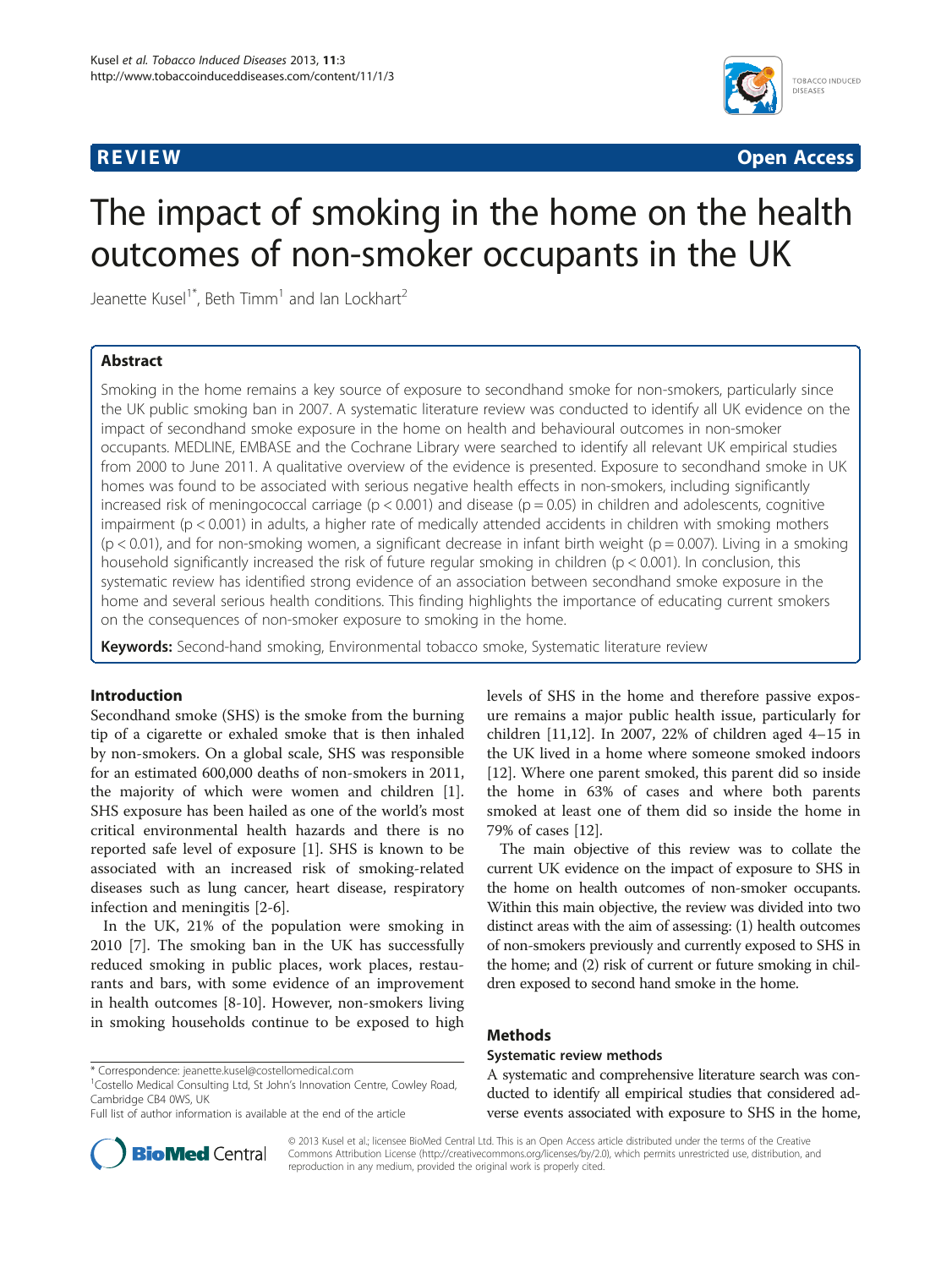including parental, carer and family smoking in the UK setting. Studies reporting on home smoking were obtained through text word searches relating to 'house,' 'home' or 'domestic, and combined with the MeSH headings 'Tobacco Smoke Pollution,' 'Smoking,' 'Smoking Cessation' and 'Tobacco Use Cessation' and relevant text word searches, including search terms for smoking related toxins/particles. Using these search strategies, the MEDLINE (including MEDLINE In Process), EMBASE and Cochrane Library databases were searched to June 2011. Search results were restricted from the year 2000 to ensure that only contemporary data on exposure and morbidity were used to inform the review.

#### Inclusion and exclusion criteria

A single assessor reviewed the titles and abstracts of all search results and identified empirical studies specifically addressing: (1) the impact of past or current SHS exposure in the home on the health outcomes of non-smokers; and (2) the impact of home exposure as a child on the risk of future smoking behaviour. Studies were limited to the UK only.

Studies of low quality were excluded; low quality was defined as a score of 3 or less on the Newcastle Ottawa scale or admission by the study authors that it was underpowered for the outcomes of interest. A second, independent assessor reviewed all studies deemed potentially relevant by the first reviewer and confirmed inclusion. Disagreement between the reviewers was resolved through arbitration by a third party.

The study characteristics, population demographic data and outcomes of interest were extracted systematically from each included study by one reviewer and verified by a second, independent reviewer. Due to the differing populations across included studies and variation in the outcomes extracted across the research objectives, it was not possible to combine the results using statistical analysis; a qualitative description of outcomes of interest is given in the results.

## Assessment of study quality

All studies that met the inclusion criteria were critically appraised using the Newcastle-Ottawa scale, as recommended by the Cochrane collaboration for use with nonrandomised, empirical studies [[13](#page-9-0)]. This scale assesses the methodological quality of studies based on three categories: selection of the cohort of interest, comparability of the cohorts, and assessment of the outcomes of interest (for cohort studies) or the assessment of exposure (for case– control studies). The optimal assessment of exposure to SHS was considered to be measurement of cotinine levels in blood or saliva, as patient and parent-reported measures of SHS exposure often underestimate the extent of exposure, due to inaccurate reporting of smoking behaviour [[14,15](#page-9-0)].

#### Results

The literature searches identified 4151 individual citations once duplicates were removed, and of these 4090 were excluded on title or abstract. After full-text review of the remaining 51 articles, 33 were found to be relevant to the review objectives but 10 of these were excluded for low quality or lack of power; therefore 23 UK studies were included in the review (Figure [1\)](#page-2-0).

The key characteristics for all 23 included studies pertaining to all search objectives are given in Table [1.](#page-3-0) Further details of the 10 studies excluded for their low quality or lack of statistical power are given in the Additional file [1](#page-8-0): Table S1.

## The impact of past and current exposure to secondhand smoke in the home

There were 21 UK studies of sufficient quality that assessed risk of illness or accidents related to past or current exposure to SHS in the home. Of these, 10 were longitudinal cohort, 4 were case control, and 7 were cross-sectional studies. Methodological details of the studies are presented in Table [1.](#page-3-0) All longitudinal studies scored 6 or above out of a possible 9 on the Newcastle-Ottawa scale. The highest degree of variability for all types of study was the lack of appropriate measure of SHS exposure [\[16,28,32,35,36](#page-9-0)]. The results are described below in alphabetical order of health condition.

## Accidents

A large longitudinal cohort study of 11,332 children that followed them from birth to age 5 identified a significantly higher risk of accidents in children whose mothers smoked over the 5 year time period, for all accidents and medically attended accidents (Table [2\)](#page-5-0) [\[16\]](#page-9-0).

## Asthma and respiratory symptoms

Eleven studies were included that reported on the association of SHS exposure (past or current) with asthma and other respiratory symptoms. Two additional studies reported on the association of exposure to SHS with the use of the healthcare system by asthmatic children.

Of the 6 studies identified that reported on nonsmokers who have been exposed to SHS in the home in the past, 5 reported results from the Isle of Wight birth cohort study. The Isle of Wight birth cohort study was a prospective study to indentify risk factors relevant to wheezing and asthma. Of 1536 children born on the Isle of Wight between January 1st 1989 and February 28th 1990, 1456 children were enrolled. Enrolment took place at birth with information on family history of allergies, household pets, smoking habits, birth weight and social class being recorded. The children were followed up at the ages of 1, 2, 4 and 10 years [\[17](#page-9-0)-[21](#page-9-0)]. In the sub-study of all children included at the 10 year assessment,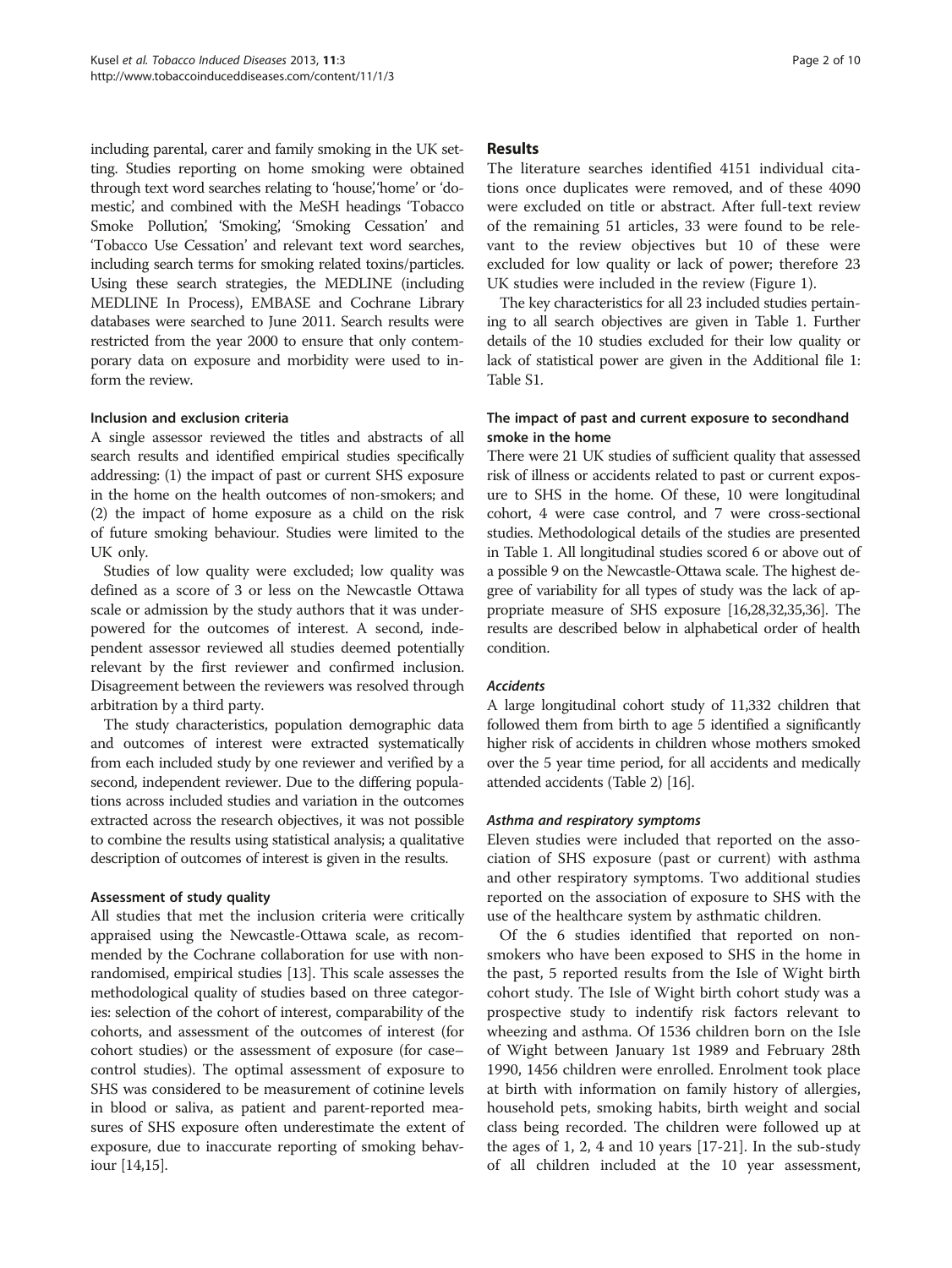<span id="page-2-0"></span>

parental smoking at age 1 was significantly associated with currently diagnosed asthma at age  $10$  (OR = 1.99) [95% CI 1.15-3.45];  $p = 0.014$ ) and parental smoking at age 4 was found to be significantly associated with current wheeze at age 10 (OR = 2.18 [95% CI 1.25-3.81];  $p = 0.006$ ; Table [2](#page-5-0)) [\[17](#page-9-0)]. Parental smoking at birth, 1 year, 2 years and 4 years was significantly associated with early-onset persistent wheeze (Table [2\)](#page-5-0) [\[19,20\]](#page-9-0). Symptom expression in bronchial hyper-responsiveness, a hallmark of asthma, at 10 years was also significantly associated with parental smoking at age 4 (Table [2\)](#page-5-0) [\[18](#page-9-0)]. However, no significant association was found between exposure to SHS in the home in early childhood (birth to 4 years) and respiratory allergic outcomes at 4 years old (Table [2](#page-5-0)) [[21](#page-9-0)]. In a separate prospective cohort study, maternal smoking in the home at 30 months was associated with a significantly increased likelihood of any wheeze  $(OR = 2.04 [95\% CI 1.10-3.81]; p = 0.024)$  and exercise-induced wheeze  $(OR = 2.14 [95\% CI 1.11-4.12];$ p = 0.022), but not night cough (OR 1.62 [95% CI 0.91-2.87];  $p = 0.098$ ), at 6 years (Table [2\)](#page-5-0) [[22](#page-9-0)]. These studies indicate how past smoking behaviour can be associated with future poor respiratory health.

Five studies were identified that reported on the association between current exposure to SHS in the home

and asthma or respiratory symptoms. However, it should be noted that causality between current exposure and respiratory symptoms cannot be shown, as prior exposure and other factors may have influenced the health outcomes. In a cohort of high risk children where both parents demonstrated a predisposition toward developing allergic hypersensitivity there were increased odds of reporting wheeze ever and in the first year of life in children whose mother had smoked postnatally (wheeze ever: OR = 1.93 [95% CI 1.10-3.38]; p = 0.02, wheeze in first year of life: OR = 1.79 [95% CI 1.05-3.08];  $p = 0.03$ ; Table [2\)](#page-5-0) [\[23](#page-9-0)]. In a large cross-sectional survey of a random sample of adults, those exposed to SHS in the home were significantly more likely to report severe respiratory symptoms compared to those with no exposure [[24](#page-9-0)], whilst two other cross-sectional studies also showed a non-significant decrease in lung function associated with an increase in exposure to SHS in the home (Table [2](#page-5-0)) [\[25,26\]](#page-9-0). However, in a case control study that examined the difference in concentrations of indoor pollutants in the homes of children with asthma (cases) and those without (controls), no significant difference in concentrations of any indoor pollutant, including SHS specific particles, was found between asthma case and control environments (Table [2](#page-5-0)) [[27\]](#page-9-0).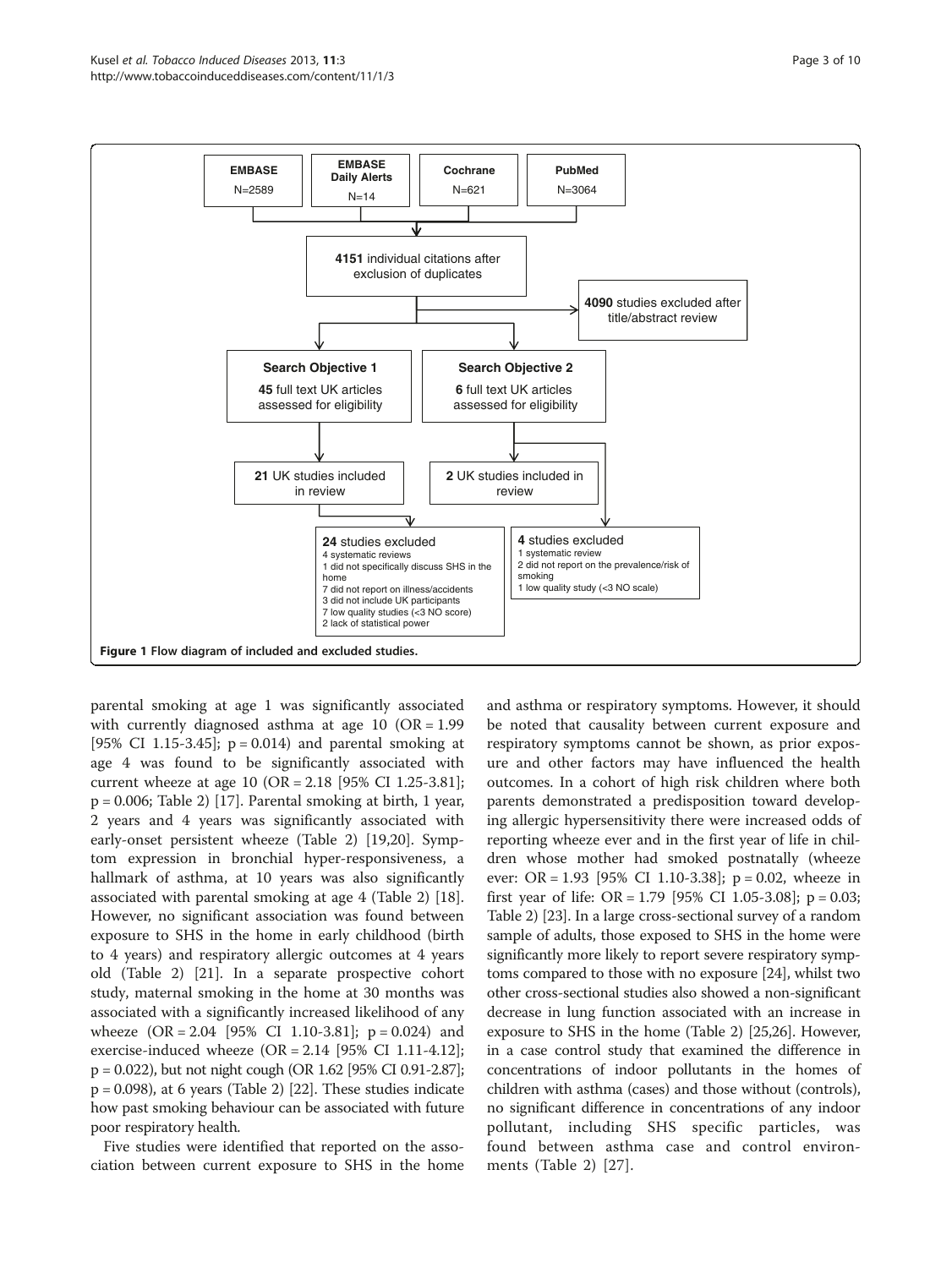| Health outcomes of non-smokers previously exposed to SHS in the home (Objective 1)<br>11,332 families Families recruited in the<br>Parent-completed postal<br>Reading et al.<br>Longitudinal<br>Accidents<br>2008 [16]<br>cohort<br><b>ASLPAC</b> study<br>questionnaire<br>1456<br>Birth cohort<br>Asthma/wheeze<br>Isle of Wight<br>Longitudinal<br>Parent-completed<br><b>Birth Cohort</b><br>cohort<br>questionnaire<br>outcomes<br>1,373<br>Arshad et al.<br>Completed 10 year assessment<br>2005 [17]<br>Kurukulaaratchy<br>Positive for bronchial hyper-responsiveness at age 10<br>169<br>et al. 2003 [18]<br>Kurukulaaratchy<br>206<br>Early or late onset persistent wheeze at age 10<br>et al. 2004 [19]<br>Kurukulaaratchy<br>340<br>Reported wheeze ever up to age 10 with atopic parents<br>et al. 2006 [20]<br>Tariq et al.<br>1,218<br>Completed 4 year assessment<br>2000 [21]<br>283<br>Babies born at 25 weeks<br>Hennessy et al.<br>Longitudinal<br>Parent-completed<br>Wheeze<br>2008 [22]<br>cohort<br>gestation or less<br>questionnaire<br>369<br>Child (<3 yrs) of parents with<br>Interviewer administered<br>Murray et al.<br>Longitudinal<br>Wheeze | N-O<br>Score   |
|---------------------------------------------------------------------------------------------------------------------------------------------------------------------------------------------------------------------------------------------------------------------------------------------------------------------------------------------------------------------------------------------------------------------------------------------------------------------------------------------------------------------------------------------------------------------------------------------------------------------------------------------------------------------------------------------------------------------------------------------------------------------------------------------------------------------------------------------------------------------------------------------------------------------------------------------------------------------------------------------------------------------------------------------------------------------------------------------------------------------------------------------------------------------------------|----------------|
|                                                                                                                                                                                                                                                                                                                                                                                                                                                                                                                                                                                                                                                                                                                                                                                                                                                                                                                                                                                                                                                                                                                                                                                 |                |
|                                                                                                                                                                                                                                                                                                                                                                                                                                                                                                                                                                                                                                                                                                                                                                                                                                                                                                                                                                                                                                                                                                                                                                                 | 6              |
|                                                                                                                                                                                                                                                                                                                                                                                                                                                                                                                                                                                                                                                                                                                                                                                                                                                                                                                                                                                                                                                                                                                                                                                 | 7              |
|                                                                                                                                                                                                                                                                                                                                                                                                                                                                                                                                                                                                                                                                                                                                                                                                                                                                                                                                                                                                                                                                                                                                                                                 | 6              |
|                                                                                                                                                                                                                                                                                                                                                                                                                                                                                                                                                                                                                                                                                                                                                                                                                                                                                                                                                                                                                                                                                                                                                                                 | 6              |
|                                                                                                                                                                                                                                                                                                                                                                                                                                                                                                                                                                                                                                                                                                                                                                                                                                                                                                                                                                                                                                                                                                                                                                                 | 6              |
|                                                                                                                                                                                                                                                                                                                                                                                                                                                                                                                                                                                                                                                                                                                                                                                                                                                                                                                                                                                                                                                                                                                                                                                 | 6              |
|                                                                                                                                                                                                                                                                                                                                                                                                                                                                                                                                                                                                                                                                                                                                                                                                                                                                                                                                                                                                                                                                                                                                                                                 | $\overline{7}$ |
|                                                                                                                                                                                                                                                                                                                                                                                                                                                                                                                                                                                                                                                                                                                                                                                                                                                                                                                                                                                                                                                                                                                                                                                 | $\overline{7}$ |
| 2004 [23]<br>high risk of atopy<br>cohort<br>respiratory questionnaire                                                                                                                                                                                                                                                                                                                                                                                                                                                                                                                                                                                                                                                                                                                                                                                                                                                                                                                                                                                                                                                                                                          | 6              |
| Trinder et al.<br>Cross-<br>2996<br>Adults (16+ yrs)<br>Patient-completed<br>Respiratory symptoms<br>2000 [24]<br>sectional<br>questionnaire<br>survey                                                                                                                                                                                                                                                                                                                                                                                                                                                                                                                                                                                                                                                                                                                                                                                                                                                                                                                                                                                                                          | 5              |
| Lung Function<br>Chen et al.<br>Cross<br>301<br>Never smoker adults<br>Patient-completed<br>2001 [25]<br>$(25 - 64 \text{ yrs})$<br>questionnaire<br>sectional<br>survey                                                                                                                                                                                                                                                                                                                                                                                                                                                                                                                                                                                                                                                                                                                                                                                                                                                                                                                                                                                                        | $\overline{4}$ |
| Asthma<br>Palmer et al.<br>Cross-<br>499<br>Child (3-21 yrs) diagnosed<br>Parent-completed<br>with asthma<br>2004 [26]<br>sectional<br>questionnaire<br>study                                                                                                                                                                                                                                                                                                                                                                                                                                                                                                                                                                                                                                                                                                                                                                                                                                                                                                                                                                                                                   | $\overline{4}$ |
| 95 controls<br>Child (4-16 yrs)<br>Air sampling (RSPs, tobacco<br>Asthma<br>Gee et al.<br>Case-control<br>2005 [27]<br>specific particles, VOCs, NO2,<br>study                                                                                                                                                                                                                                                                                                                                                                                                                                                                                                                                                                                                                                                                                                                                                                                                                                                                                                                                                                                                                  | 5              |
| 105 cases<br>formaldehyde)                                                                                                                                                                                                                                                                                                                                                                                                                                                                                                                                                                                                                                                                                                                                                                                                                                                                                                                                                                                                                                                                                                                                                      |                |
| Child (3-14 yrs)<br>Parent-completed<br>Asthma; Accident &<br>Forbes et al.<br>Case-control<br>394 controls<br>2007 [28]<br>questionnaire<br>study<br>Emergency attendance<br>1018 cases                                                                                                                                                                                                                                                                                                                                                                                                                                                                                                                                                                                                                                                                                                                                                                                                                                                                                                                                                                                        | 5              |
| Crombie et al.<br>Cross-<br>Child (2-12 yrs) diagnosed<br>Saliva cotinine assessment;<br>501 families/<br>Asthma                                                                                                                                                                                                                                                                                                                                                                                                                                                                                                                                                                                                                                                                                                                                                                                                                                                                                                                                                                                                                                                                | $\overline{4}$ |
| with asthma<br>2001 [29]<br>sectional<br>parent-completed<br>438 children<br>questionnaire<br>study                                                                                                                                                                                                                                                                                                                                                                                                                                                                                                                                                                                                                                                                                                                                                                                                                                                                                                                                                                                                                                                                             |                |
| Ward et al.<br>Longitudinal<br>16,756 parents Neonates<br>Parent interview<br>Birth weight<br>2007 [30]<br>retrospective<br>cohort                                                                                                                                                                                                                                                                                                                                                                                                                                                                                                                                                                                                                                                                                                                                                                                                                                                                                                                                                                                                                                              | $\overline{7}$ |
| Macdonald-<br>Parent-completed<br>Bone characteristics<br>Longitudinal<br>7121<br>Birth cohort<br>Wallis et al.<br>cohort<br>questionnaire<br>2011 [31]                                                                                                                                                                                                                                                                                                                                                                                                                                                                                                                                                                                                                                                                                                                                                                                                                                                                                                                                                                                                                         | 8              |
| Roddam et al.<br>Case-control<br>640 controls<br>Woman (aged 36-45 years)<br>Patient interview<br>Breast cancer                                                                                                                                                                                                                                                                                                                                                                                                                                                                                                                                                                                                                                                                                                                                                                                                                                                                                                                                                                                                                                                                 | 4              |
| diagnosed with breast cancer<br>2007 [32]<br>study<br>639 cases<br>from 1987-1990                                                                                                                                                                                                                                                                                                                                                                                                                                                                                                                                                                                                                                                                                                                                                                                                                                                                                                                                                                                                                                                                                               |                |
| Cognitive impairment<br>Llewellyn et al.<br>Cross-<br>4809<br>Non-smoking adults<br>Saliva cotinine<br>2009 [33]<br>sectional<br>$($ >50 years $)$<br>survey                                                                                                                                                                                                                                                                                                                                                                                                                                                                                                                                                                                                                                                                                                                                                                                                                                                                                                                                                                                                                    | 5              |
| Williams et al.<br>Cross-<br>763<br>Child (1.5-4.5 years)<br>Parent-completed<br>Dental caries<br>2000 [34]<br>sectional<br>questionnaire<br>survey                                                                                                                                                                                                                                                                                                                                                                                                                                                                                                                                                                                                                                                                                                                                                                                                                                                                                                                                                                                                                             | 4              |
| MacLennan et al.<br>Longitudinal<br>13919<br>Adolescent (15-19 years)<br>Meningococcal carriage<br>Patient interview<br>2006 [35]<br>cohort                                                                                                                                                                                                                                                                                                                                                                                                                                                                                                                                                                                                                                                                                                                                                                                                                                                                                                                                                                                                                                     | 6              |

# <span id="page-3-0"></span>Table 1 Overview of the main characteristics for UK studies that report evidence on the impact of SHS exposure in the home on health and behavioural outcomes in non-smoker occupants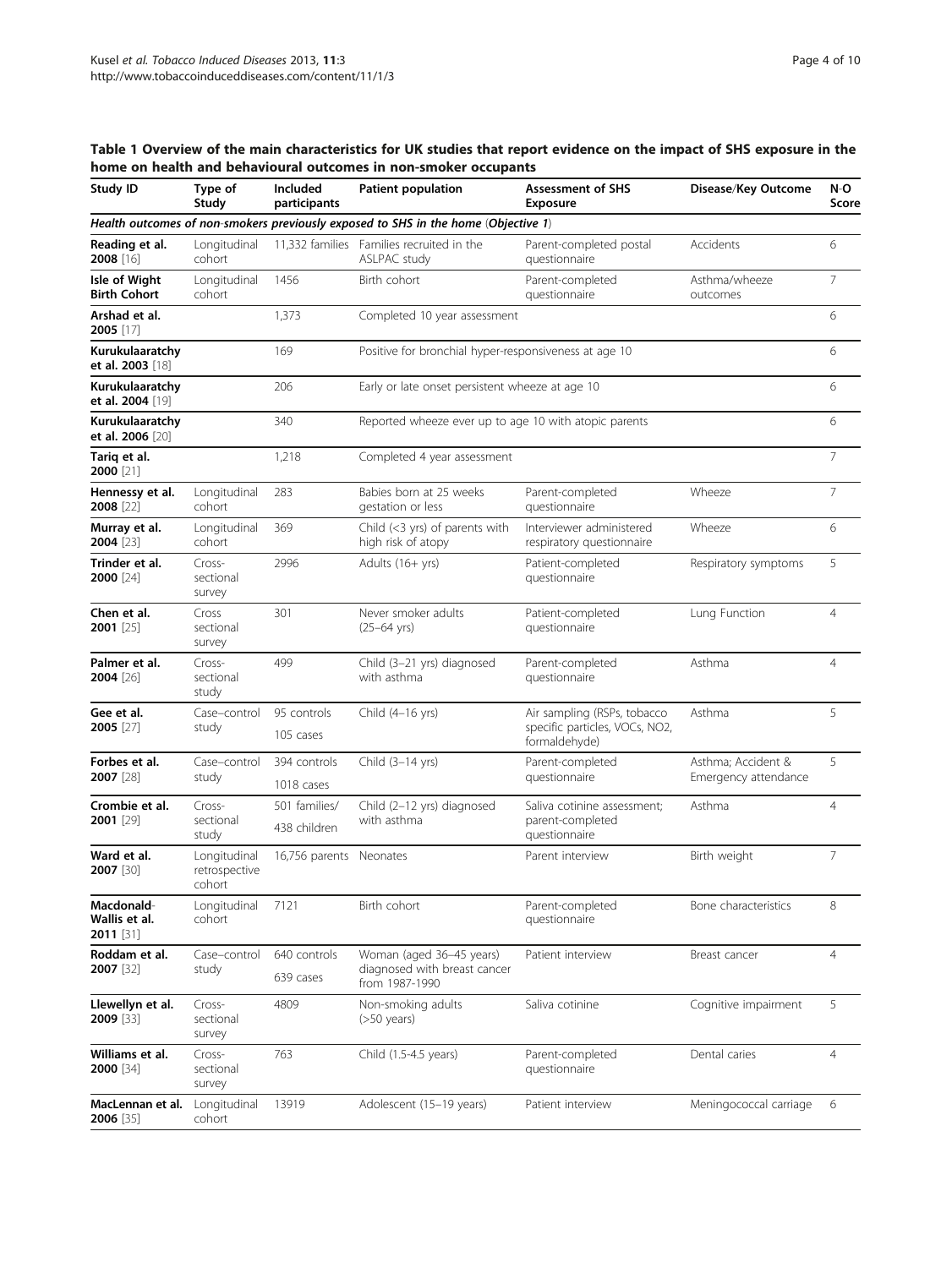| Coen et al.<br>2006 [36]      | Case-control<br>study         | 144 survivors<br>144 matched<br>controls | Adolescent (15-19 yrs)                                                                    | Patient interview                                                           | Meningococcal disease                                             | 4 |
|-------------------------------|-------------------------------|------------------------------------------|-------------------------------------------------------------------------------------------|-----------------------------------------------------------------------------|-------------------------------------------------------------------|---|
|                               |                               |                                          | Risk of future smoking in children exposed to second hand smoke in the home (Objective 2) |                                                                             |                                                                   |   |
| Milton et al.<br>2004 [37]    | Longitudinal<br>cohort        | 247 at aged 9                            | Primary school children aged<br>$9 - 11$                                                  | Both child and parent (usually<br>mother) postal questionnaires             | Smoking behaviour<br>assessed by self-<br>completed questionnaire | 9 |
|                               |                               | 257 at aged                              |                                                                                           |                                                                             |                                                                   |   |
|                               |                               | 10                                       |                                                                                           |                                                                             |                                                                   |   |
|                               |                               | 239 at aged 11                           |                                                                                           |                                                                             |                                                                   |   |
| Griesbach et al.<br>2003 [38] | Cross-<br>sectional<br>survey | 3132                                     | Adolescents aged 15+ from<br>Scotland ( $N = 1724$ ) and Wales<br>$(N = 1408)$            | Self-completed questionnaire<br>on parents and other smokers<br>in the home | Smoking behaviour<br>assessed by self-<br>completed questionnaire | 4 |

Table 1 Overview of the main characteristics for UK studies that report evidence on the impact of SHS exposure in the home on health and behavioural outcomes in non-smoker occupants (Continued)

N-O Score, Newcastle-Ottawa score(Wells et al.). A higher score indicates higher methodological quality; max. 9. RSP, respirable suspended particle; VOC, volatile organic compound.

In a case control study, no association was found between asthma patients' Accident and Emergency (A&E) attendance and exposure to SHS in UK homes [\[28](#page-9-0)]. However, another cross-sectional study found that in asthmatic children, a reduction in the rate of health service contacts was significantly associated with increased number of cigarettes smoked in the home (Table [2\)](#page-5-0) [\[29](#page-9-0)]. The explanation given by the study authors for the observed fewer health service contacts was that heavy smoking may reduce the awareness of parents to the child's asthmatic symptoms.

#### Birth outcomes

One large retrospective birth cohort study demonstrated that for SHS exposed non-smoking mothers, there was a significant decrease in the crude and adjusted mean birth weight of their offspring compared to non SHS exposed mothers (crude mean difference: -0.059 kg, p < 0.001; adjusted mean difference:  $-0.036$  kg,  $p = 0.025$  [[30](#page-9-0)]. Exposure to SHS was also associated with non-significant increases in the incidence of premature births (Table [2](#page-5-0)).

#### Bone characteristics

A longitudinal birth cohort study found that paternal smoking during pregnancy at weeks 18 and 32 was associated with a significant increase in total body-less-head bone area in girls but not boys at age 10 (Table [2\)](#page-5-0) [[31](#page-9-0)]. The main conclusion made by the authors was that the significant influence that paternal smoking factors had on girls' health outcomes, combined with non-significant maternal smoking outcomes, could indicate that these associations are largely driven by familial characteristics related to childhood, and are unlikely to be due to intrauterine mechanisms.

#### Breast cancer

A UK case–control study of women aged 36–45 years who were diagnosed with invasive breast cancer reported no increased risk of breast cancer associated with exposure to SHS in the home through partner smoking (Table [2\)](#page-5-0) [[32](#page-9-0)].

## Cognitive impairment

A large, cross-sectional study conducted in a cohort of non-smoking adults over 50 years of age identified a statistically significant increased odds of cognitive impairment associated with rising saliva cotinine levels in nonsmokers ( $p = 0.02$  for trend; OR = 1.44; Table [2](#page-5-0)) [[33](#page-9-0)].

#### Dental caries

A cross-sectional survey demonstrated a significant increase in the odds of caries in pre-school children who had a smoking mother and were from families who had manual occupations (Table [2\)](#page-5-0) [\[34](#page-9-0)].

#### Meningitis carriage and disease

Two studies, one case control and one longitudinal, were identified that reported an association between SHS exposure in the home and a significantly increased likelihood of meningococcal carriage and disease in adolescents, respectively [\[35,36](#page-9-0)]. Exposure to other smokers in the home was a significant factor for a positive test for meningococcal carriage according to a multivariable analysis (Table [2](#page-5-0)) [[35](#page-9-0)]. Exposure to smokers was also found to be significantly and independently associated with meningococcal disease (Table [2](#page-5-0)), but this association is likely to be due to higher carriage rates in smokers rather than SHS exposure [[36](#page-9-0)].

# The impact of secondhand smoke exposure on smoking behaviour

#### Summary of relevant studies

Only 2 UK studies were identified for inclusion that discussed the impact of exposure as a child on the risk of current or future smoking behaviour [\[37,38](#page-9-0)]. Of these studies, 1 was longitudinal, which scored the maximum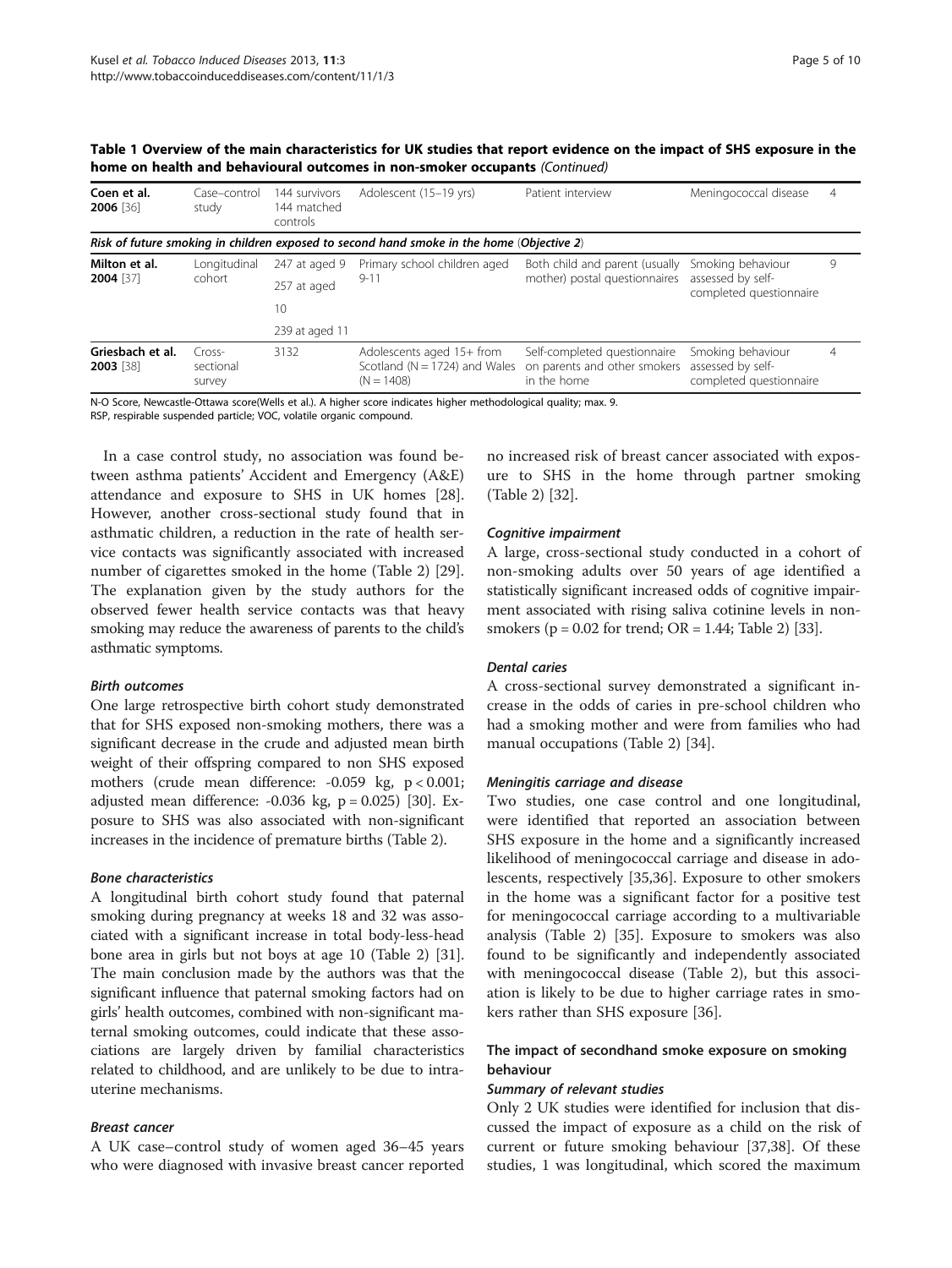| Study ID                            | Ν                  | Outcome                                                                                                                                                                                                 |                                      | OR/RR for SHS exposure<br>compared to non-<br>exposure | P value   |
|-------------------------------------|--------------------|---------------------------------------------------------------------------------------------------------------------------------------------------------------------------------------------------------|--------------------------------------|--------------------------------------------------------|-----------|
| Accidents                           |                    |                                                                                                                                                                                                         |                                      |                                                        |           |
| Reading et al.                      | 11,332<br>families | For maternal smoking vs. non-smoking:                                                                                                                                                                   |                                      |                                                        |           |
| 2008 [16]                           |                    | All accidents                                                                                                                                                                                           |                                      | RR 1.17, 95% CI 1.12-1.23                              | < 0.01    |
|                                     |                    | Medically attended accidents                                                                                                                                                                            |                                      | RR 1.23, 95% CI 1.14-1.32                              | < 0.01    |
| Asthma and Related Symptoms         |                    |                                                                                                                                                                                                         |                                      |                                                        |           |
| Isle of Wight Birth Cohort          |                    |                                                                                                                                                                                                         |                                      |                                                        |           |
| Arshad et al.                       | 1,373              | Asthma at age 10 by parental smoking at age 1 vs. non-smoking                                                                                                                                           |                                      | OR 1.99; 95% CI 1.15-3.45,                             | 0.014     |
| 2005 [17]                           |                    | Wheeze at age 10 by parental smoking at age 4 vs. non-smoking                                                                                                                                           |                                      | OR 2.18; 95% CI 1.25-3.81                              | 0.006     |
| Kurukulaaratchy<br>et al. 2003 [18] | 169                | Bronchial hyper-responsiveness at 10 years by parental smoking at<br>age 4 vs. non-smoking                                                                                                              |                                      | OR 2.62, 95% CI 1.03-6.71                              | 0.04      |
| Kurukulaaratchy<br>et al. 2004 [19] | 206                | Early-onset persistent wheeze at age 10 vs. no<br>parental smoking:                                                                                                                                     | by parental<br>smoking at<br>birth   | OR 1.88, 95% CI 1.27-2.77                              | 0.001     |
|                                     |                    |                                                                                                                                                                                                         | by parental<br>smoking at<br>1 year  | OR 2.05, 95% CI 1.39-3.02                              | < 0.001   |
|                                     |                    |                                                                                                                                                                                                         | by parental<br>smoking at<br>2 years | OR 2.00, 95% CI 1.33-3.00                              | 0.001     |
|                                     |                    |                                                                                                                                                                                                         | by parental<br>smoking at<br>4 years | OR 2.25, 95% CI 1.52-3.32                              | < 0.001   |
| Kurukulaaratchy<br>et al. 2006 [20] | 340                | Wheeze ever vs. no parental smoking                                                                                                                                                                     | by parental<br>smoking at<br>1 years | OR 1.54, 95% CI 1.07-2.22                              | 0.02      |
|                                     |                    |                                                                                                                                                                                                         | by parental<br>smoking at<br>2 years | OR 1.51, 95% CI 1.04-2.21                              | 0.03      |
|                                     |                    |                                                                                                                                                                                                         | by parental<br>smoking at<br>4 years | OR 1.80, 95% CI 1.25-2.58                              | 0.001     |
| Tariq et al.<br>2000 [21]           | 1,218              | Asthma at 4 years by exposure to SHS in the home in early childhood<br>vs. no exposure<br>Any allergic hypersensitivity at 4 years by exposure to SHS in the<br>home in early childhood vs. no exposure |                                      | OR 1.2, 95% CI 0.3-2.7                                 | <b>NR</b> |
|                                     |                    |                                                                                                                                                                                                         |                                      | OR 1.1, 95% CI 0.6-1.6                                 | <b>NR</b> |
| Other studies                       |                    |                                                                                                                                                                                                         |                                      |                                                        |           |
| Hennessy et al.                     | 219                | Any wheeze at 6 years by exposure at 30 months vs. no exposure                                                                                                                                          |                                      | OR 2.04, 95% CI 1.10-3.81                              | 0.024     |
| 2008 [22]                           | 218                | Exercise-induced wheeze at 6 years by exposure at 30 months vs. no<br>exposure                                                                                                                          | OR 2.14, 95% CI 1.11-4.12            | 0.022                                                  |           |
|                                     | 219                | Night cough at 6 years by exposure at 30 months vs. no exposure)                                                                                                                                        |                                      | OR 1.62, 95% CI 0.91-2.87                              | 0.098     |
| Murray et al.                       | 369                | For mother smoking postnatally vs. non-smoking                                                                                                                                                          |                                      |                                                        |           |
| 2004 [23]                           |                    |                                                                                                                                                                                                         | Wheeze ever                          | OR 1.93, 95% CI 1.10-3.38<br>(adjusted analysis)       | 0.02      |
|                                     |                    |                                                                                                                                                                                                         | Wheeze in first<br>year              | OR 1.79, 95% CI 1.05-3.08<br>(adjusted analysis)       | 0.03      |
| Trinder et al.<br>2000 [24]         | 2996               | Severe respiratory symptoms                                                                                                                                                                             |                                      | OR 1.4, 95% CI 1.0-1.8                                 | <b>NR</b> |
| Chen et al.<br>2001 [25]            | 301                | Lung function: mean residuals of $FEV1$ and $FVC$                                                                                                                                                       |                                      | <b>NR</b>                                              | >0.05     |
| Palmer et al.<br>2006 [26]          | 504                | Lung function                                                                                                                                                                                           |                                      | <b>NR</b>                                              | >0.05     |

# <span id="page-5-0"></span>Table 2 Health outcomes of non-smokers exposed to SHS in the home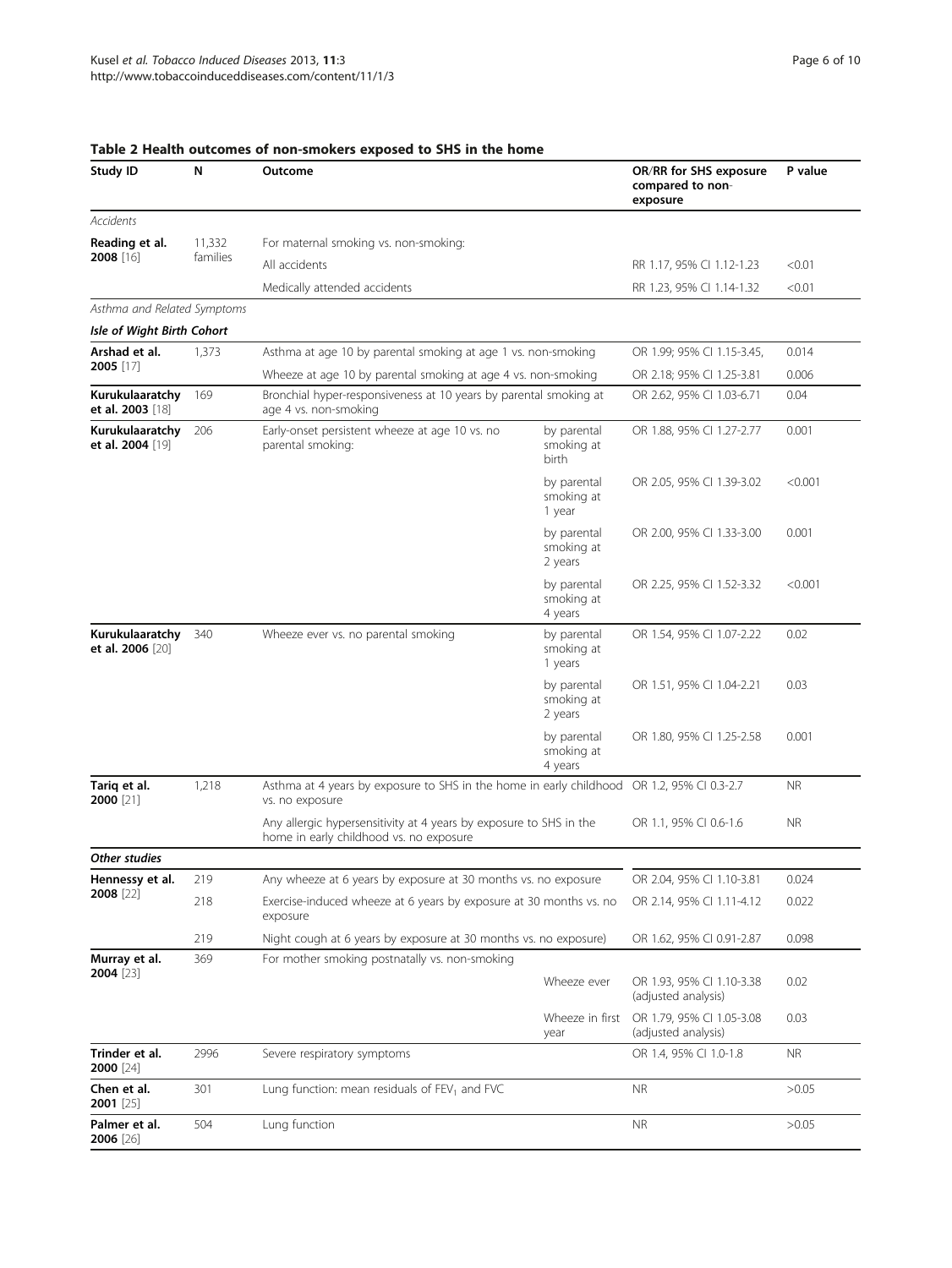| Gee et al.<br>2005 [27]                  | 95 controls<br>105 cases      | Difference in indoor pollutant levels between asthma cases and<br>controls                          |                                          | <b>NR</b>                                        | $>0.05$ for all<br>pollutants         |  |  |
|------------------------------------------|-------------------------------|-----------------------------------------------------------------------------------------------------|------------------------------------------|--------------------------------------------------|---------------------------------------|--|--|
| Forbes et al.<br>2007 [28]               | 394<br>controls               | A&E attendance in asthma patients                                                                   |                                          | OR 1.12, 95% CI 0.80-1.58<br>(adjusted analysis) | NR                                    |  |  |
|                                          | 1018 cases                    |                                                                                                     |                                          |                                                  |                                       |  |  |
| Crombie et al.<br>2001 [29]              | 501<br>families               | Health service contacts for asthma by number of<br>cigarettes smoked by parent per day (compared to | $6 - 10$                                 | IRR 0.81, 95% CI 0.71-0.92                       | 0.0002 for<br>trend                   |  |  |
|                                          | 438<br>children               | $0 - 5$                                                                                             | $11 - 15$                                | IRR 0.70, 95% CI 0.59-0.83                       |                                       |  |  |
|                                          |                               |                                                                                                     | $16 - 20$                                | IRR 0.74, 95% CI 0.61-0.91                       |                                       |  |  |
|                                          |                               |                                                                                                     | >20                                      | IRR 0.66, 95% CI 0.47-0.93                       |                                       |  |  |
| Birth weight                             |                               |                                                                                                     |                                          |                                                  |                                       |  |  |
| Ward et al.                              | 16,756<br>parents             | Mean birth weight (kg) difference between SHS<br>exposed and non-exposed non smoking mothers        | crude                                    | <b>NR</b>                                        | < 0.001                               |  |  |
| 2007 [30]                                |                               |                                                                                                     | adjusted                                 |                                                  | 0.025                                 |  |  |
| <b>Bone Characteristics</b>              |                               |                                                                                                     |                                          |                                                  |                                       |  |  |
| Macdonald-<br>Wallis et al.<br>2011 [31] | 3591                          | TBLH bone area in girls at age 10 by paternal smoking during<br>pregnancy vs. no smoking            |                                          | <b>NA</b>                                        | 0.029 (fully<br>adjusted<br>analysis) |  |  |
| <b>Breast Cancer</b>                     |                               |                                                                                                     |                                          |                                                  |                                       |  |  |
| Roddam et al.<br>2007 [32]               | 640<br>controls,<br>639 cases | Breast cancer in never smokers                                                                      |                                          | RR 0.89, 95% CI 0.64-1.25                        | <b>NR</b>                             |  |  |
| Cognitive Impairment                     |                               |                                                                                                     |                                          |                                                  |                                       |  |  |
| Llewellyn et al.<br>2009 [33]            | 4809                          | Cognitive impairment by cotinine level quartile in non-smoker<br>(compared to lowest quartile):     |                                          |                                                  |                                       |  |  |
|                                          |                               |                                                                                                     | Second<br>quartile<br>cotinine level     | OR 1.08, 95% CI 0.78-1.48                        | 0.02 for trend                        |  |  |
|                                          |                               |                                                                                                     | Third quartile<br>cotinine level         | OR 1.13, 95% CI 0.81-1.56                        |                                       |  |  |
|                                          |                               |                                                                                                     | Fourth quartile<br>cotinine level        | OR 1.44, 95% CI 1.07-1.94                        |                                       |  |  |
| <b>Dental Caries</b>                     |                               |                                                                                                     |                                          |                                                  |                                       |  |  |
| Williams et al.<br>2000 [34]             | 763                           | Dental caries                                                                                       |                                          |                                                  |                                       |  |  |
|                                          |                               |                                                                                                     | Non-manual<br>occupations<br>$(n = 458)$ | OR 1.96, 1.00-3.85                               | 0.05                                  |  |  |
|                                          |                               |                                                                                                     | Manual<br>occupations<br>$(n = 280)$     | OR 1.55, 1.02-2.35                               | < 0.05                                |  |  |
| Meningitis Carriage and Disease          |                               |                                                                                                     |                                          |                                                  |                                       |  |  |
| MacLennan et al. 13,919                  |                               | Meningococcal carriage in exposed ( $n = 5064$ )                                                    |                                          | OR 1.17, 95% CI 1.05-1.30                        | 0.004                                 |  |  |
| 2006 [35]                                |                               | vs. non-exposed ( $n = 8547$ )                                                                      |                                          |                                                  |                                       |  |  |
| Coen 2006 [36]                           | 144<br>survivors              | Meningococcal disease in adolescents exposed to smokers                                             | OR 1.83; 95% CI 1.0-3.3                  | 0.01                                             |                                       |  |  |
|                                          | 144<br>matched<br>controls    |                                                                                                     |                                          |                                                  |                                       |  |  |

# Table 2 Health outcomes of non-smokers exposed to SHS in the home (Continued)

A&E, accident and emergency; CI, confidence interval; IFEV, forced expiratory volume; FVC, forced vital capacity; RR, incidence rate ratio; NA, not appropriate; NR, not reported; OR, odds ratio; RR, risk ratio; TBLH, total body less head.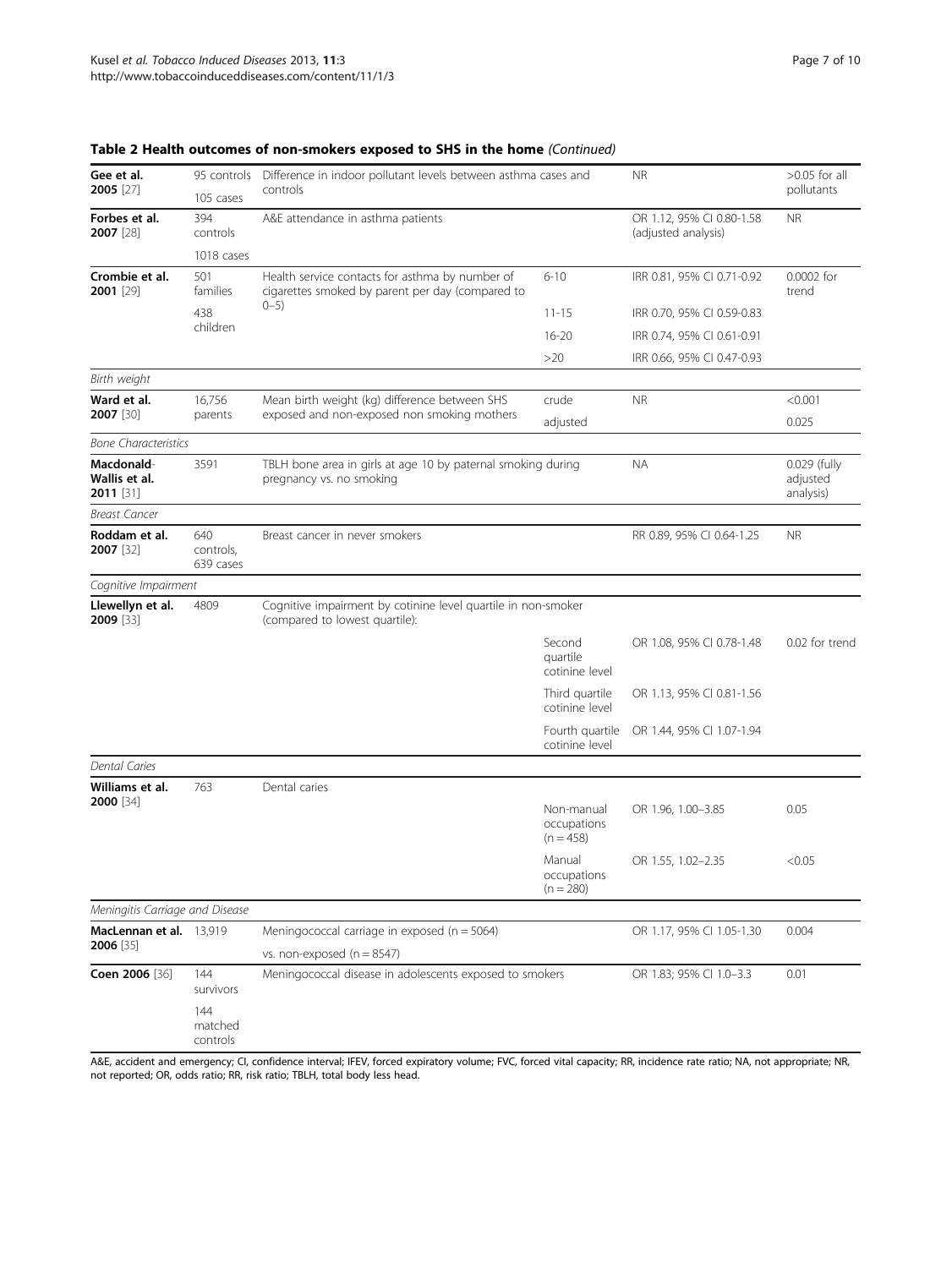score of 9 on the Newcastle-Ottawa scale, the other was a cross-sectional cohort study scoring 4. The key outcomes assessed were different frequencies of smoking: ever having tried smoking or daily smoking [[37](#page-9-0),[38](#page-9-0)].

#### Impact on smoking behaviour

A longitudinal study found that significantly more children aged 10 and 11 had tried smoking if they lived with a smoker  $(p < 0.001$ ; Table 3) compared to those who lived in a non-smoking household [\[37](#page-9-0)]. There was also a significant association between having tried smoking and living with a mother or sibling who smokes (Table 3) [[37\]](#page-9-0). Exposure to SHS was not, however, found to be significantly associated with smoking behaviour [\[37](#page-9-0)]. A cross-sectional survey in Scotland and Wales also found that the presence of a parent smoker or other smoker was associated with a significantly increased likelihood of being a daily smoker compared with neither parent smoking or living with no smokers  $(p < 0.001$  for all analyses; Table 3) [[38\]](#page-9-0).

Regarding future smoking, a logistic regression analysis from the longitudinal study found that having a father or brother who smoked when aged 9 meant that the child was over 5 times more likely to try smoking by

age 11 than those who did not have a smoking father or brother at age 9 (Table 3) [\[37](#page-9-0)].

# Discussion-conclusions

Empirical UK evidence identified in this review has demonstrated that there are significant negative health outcomes associated with SHS exposure in the home, such as asthma, meningococcal disease, cognitive impairment, and dental caries.

In addition to the potential negative impact on health outcomes, SHS exposure in the home also seems to be related to smoking behaviour, particularly in children and adolescents. A significant proportion of children and adolescents in the UK who live in smoking households have tried smoking themselves, and living in a smoking household has been shown to be associated with an increased likelihood of regular smoking in the future [\[37,38\]](#page-9-0). Interestingly, time spent in a 'smoky environment' was not associated with ever trying smoking, although the same study showed that living with a smoker significantly increased the probability of ever trying smoking [\[37](#page-9-0)]. This suggests that the influence of smoking in the home is not only related to SHS exposure in itself; even if smoking members of the house are careful to smoke out of the direct environment

Table 3 Risk of future smoking in children exposed to second hand smoke in the home

| Study ID                      | <b>Behaviour outcome</b>                                                        | N                 | OR for exposure compared to<br>non-exposure | P value            |  |  |  |
|-------------------------------|---------------------------------------------------------------------------------|-------------------|---------------------------------------------|--------------------|--|--|--|
| Milton et al. 2004<br>$[37]$  | Ever tried smoking:                                                             |                   |                                             |                    |  |  |  |
|                               | Currently exposed to smokers in the home vs.                                    | 254 at<br>aged 10 | <b>NR</b>                                   | < 0.001            |  |  |  |
|                               | non-smokers                                                                     | 238 at<br>aged 11 |                                             | < 0.001            |  |  |  |
|                               | Currently exposed to SHS in the home vs. not                                    | 256 at<br>aged 10 | <b>NR</b>                                   | 0.136 (aged<br>10) |  |  |  |
|                               | exposed                                                                         | 236 at<br>aged 11 |                                             | 0.064 (aged<br>11) |  |  |  |
|                               | Tried smoking by age 11:                                                        |                   |                                             |                    |  |  |  |
|                               | Exposed to smoking father at age 9                                              | <b>NR</b>         | OR 5.27, 95% CI 2.18 - 12.74                | 0.002              |  |  |  |
|                               | vs. non-smoking father                                                          |                   |                                             |                    |  |  |  |
|                               | Exposed to smoking brother at age 9                                             | <b>NR</b>         | OR 5.32, 95% CI 1.36 - 21.18                | 0.017              |  |  |  |
|                               | vs. non-smoking brother                                                         |                   |                                             |                    |  |  |  |
| Griesbach et al.<br>2003 [38] | Being a daily smoker by the presence of either one or both<br>parents who smoke |                   |                                             |                    |  |  |  |
|                               | Scotland                                                                        | 1635              | OR 1.73, 95% CI 1.32-2.26                   | < 0.001            |  |  |  |
|                               | Wales                                                                           | 1364              | OR 1.98, 95% CI 1.46-2.70                   | < 0.001            |  |  |  |
|                               | Being a daily smoker by the presence of other (non-parent)<br>smoker at home    |                   |                                             |                    |  |  |  |
|                               | Scotland                                                                        | 1635              | OR 2.43, 95% CI 1.84-3.22                   | < 0.001            |  |  |  |
|                               | Wales                                                                           | 1364              | OR 2.11, 95% CI 1.47-3.02                   | < 0.001            |  |  |  |

CI, confidence interval; NR, not reported; OR, odds ratio.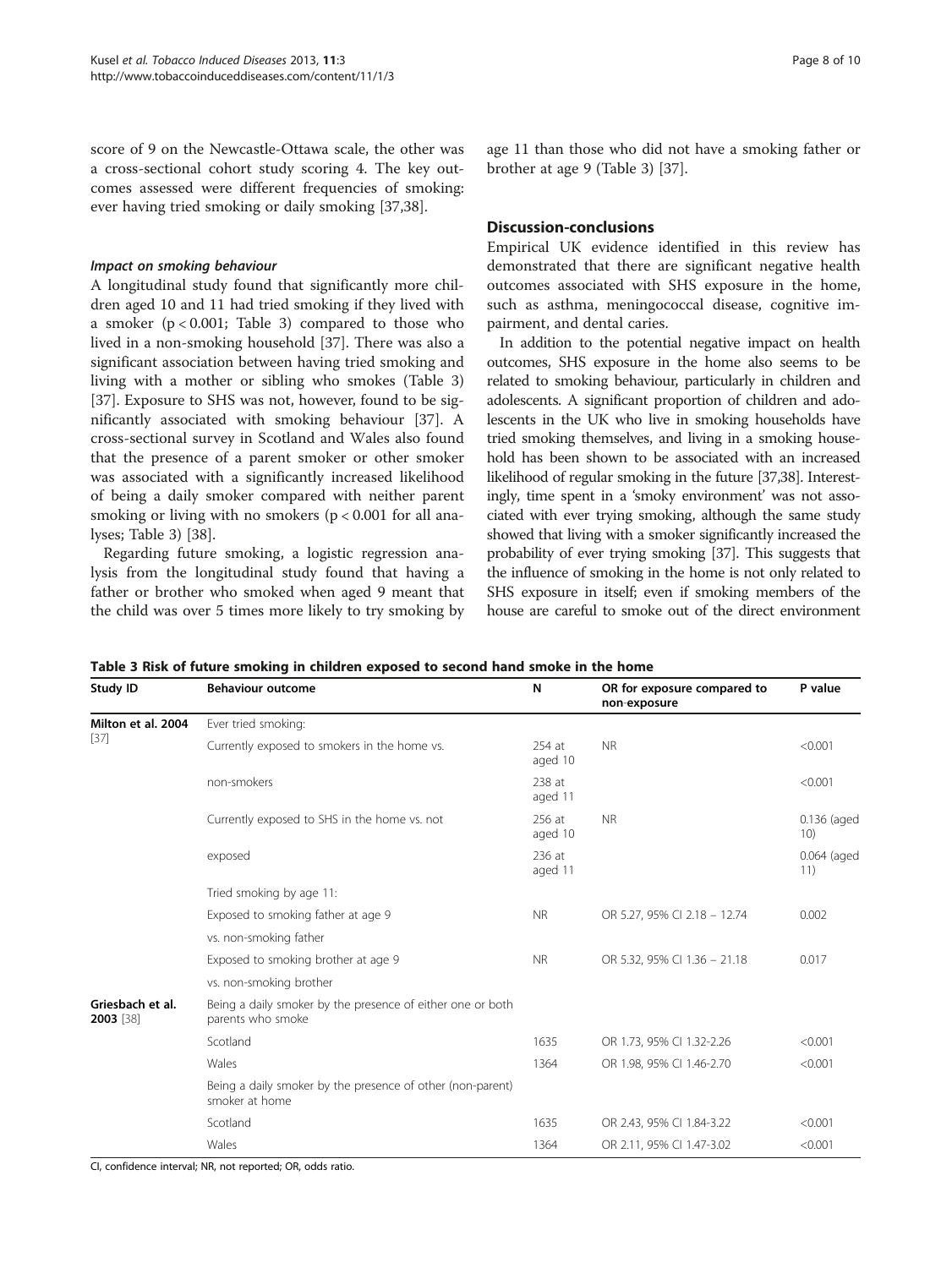<span id="page-8-0"></span>of the non-smoker, there may still be a social or familial influence that encourages children to take up smoking.

The strengths of this review include the comprehensive search strategy, systematic data extraction and robust quality assessment method employed. The limitation of the review to UK studies reduced heterogeneity between study populations, but may have meant that other potential risks associated with SHS exposure in the home that have been identified outside of the UK will have been missed. The generalisability of the review results to countries outside of the UK is also unclear, although it is likely that the results will be relevant to countries that have had a smoking ban in public places for a similar length of time as the UK. There are several other limitations to this review, particularly due to the varied design of the studies that were included; the studies were often not comparable in terms of measurement of exposure to SHS or definition of health outcomes. The quality of each study was individually assessed using the Newcastle-Ottawa scale, and conclusions of the review have been limited to statements based on a good quality evidence base. Due to the difficulty of proving a causal link between SHS and health outcomes, most of the studies that were included reported statistical associations.

This review was limited to second hand smoke exposure only, but in addition to second hand exposure to smoke in the air there is also a risk of 'third hand' exposure, which refers to the residual tobacco smoke particles that remain after a cigarette is extinguished [\[39](#page-9-0)]. Children are highly susceptible to the ingestion of these third hand smoke particles [[40](#page-9-0)]. Research conducted in the USA has shown that in smoking households high levels of surface nicotine can persist for several months even when smoking has ceased [\[41,42](#page-9-0)].

In summary, a review of the UK data on the impact of exposure to SHS in the home on health outcomes of non-smoker occupants has demonstrated a significantly increased probability of many negative health outcomes. Furthermore, smoking in the home appears to influence the future smoking behaviours of non-smokers. It is unclear how knowledgeable smokers are on the effects of smoking in the home, but the implication of this review is that it is essential that people who currently smoke in their home, particularly those with children or with a pregnant partner, are made aware of the potential impact of their smoking behaviour on non-smokers. Current smokers should be given adequate support to assist them in stopping smoking and reducing exposure of non-smokers to SHS within their home, which could include both counselling and access to pharmacotherapy. The evidence from this review lends support to the rationale and objectives of campaigns such as The Smoke Outside campaign from Smoke Free South West [[43](#page-9-0)] and the Take 7 Steps Out campaign in the North East of

the UK [\[44](#page-9-0)], both of which aim to educate people on the potential dangers of smoking in the home and to provide encouragement for people to smoke outside.

#### Additional file

[Additional file 1: Table S1.](http://www.biomedcentral.com/content/supplementary/1617-9625-11-3-S1.docx) Overview of the main characteristics for additional studies that report UK evidence on the impact of SHS exposure in the home on health and behavioural outcomes in non-smoker occupants not discussed in the main body of the manuscript.

#### Abbreviations

A&E: Accident and emergency; CI: Confidence interval; FEV: Forced expiratory volume; FVC: Forced vital capacity; IRR: Incidence risk ratio; NICE: National institute for health and clinical excellence; N-O: Newcastle-Ottawa scale; OR: odds ratio; RR: Risk ratio; RSP: Respirable suspended particle; SHS: Secondhand smoke; TBLH: Total body less head; VOC: Volatile organic compound.

#### Competing interests

Ian Lockhart is an employee of Pfizer Ltd. Jeanette Kusel is an employee of Costello Medical Consulting and Beth Timm was a former employee, who received funding from Pfizer Ltd. to conduct the review.

#### Authors' contributions

JK and BT conducted the systematic literature review and contributed to the writing of the manuscript. IL reviewed the systematic literature review methods and results and contributed to the writing of the manuscript. All authors read and approved the final manuscript.

#### Acknowledgements

This study was funded by Pfizer Ltd.

#### Author details

<sup>1</sup>Costello Medical Consulting Ltd, St John's Innovation Centre, Cowley Road Cambridge CB4 0WS, UK. <sup>2</sup>Pfizer Ltd, Walton Oaks, Dorking Road, Walton-on-the-Hill, Tadworth KT20 7NS,Surrey, UK.

#### Received: 17 October 2012 Accepted: 16 January 2013 Published: 29 January 2013

#### References

- 1. World Lung Foundation, American Cancer Society: The Tobacco Atlas, Chapter: Secondhand Smoking. 2012. [cited 2012 August]; Available from: [http://www.tobaccoatlas.org/harm/secondhand\\_smoking/youth/.](http://www.tobaccoatlas.org/harm/secondhand_smoking/youth/)
- 2. Holliday JC, Moore GF, Moore LA: Changes in child exposure to secondhand smoke after implementation of smoke-free legislation in Wales: a repeated cross-sectional study. BMC Publ Health 2009, 9:430.
- 3. Huttunen R, Heikkinen T, Syrjanen J: Smoking and the outcome of infection. J Intern Med 2011, 269:258–269.
- 4. Jones LL, Hashim A, McKeever T, Cook DG, Britton J, Leonardi-Bee J: Parental and household smoking and the increased risk of bronchitis, bronchiolitis and other lower respiratory infections in infancy: systematic review and meta-analysis. Respir Res 2011, 12:5.
- 5. Rushton L: Health impact of environmental tobacco smoke in the home. Rev Environ Health 2004, 19:291–309.
- 6. Stayner L, Bena J, Sasco AJ, Smith R, Steenland K, Kreuzer M, Straif K: Lung cancer risk and workplace exposure to environmental tobacco smoke. Am J Public Health 2007, 97:545–551.
- 7. Office of National Statistics: General lifestyle survey overview; a report on the 2010 General Lifestyle Survey. 2010, Available from: [http://www.ons.](http://www.ons.gov.uk/ons/rel/ghs/general-lifestyle-survey/2010/index.html) [gov.uk/ons/rel/ghs/general-lifestyle-survey/2010/index.html.](http://www.ons.gov.uk/ons/rel/ghs/general-lifestyle-survey/2010/index.html)
- 8. Callinan JE, Clarke A, Doherty K, Kelleher C: Legislative smoking bans for reducing secondhand smoke exposure, smoking prevalence and tobacco consumption. Cochrane Database Syst Rev 2010, 14:CD005992.
- 9. Healthier Scotland: Clearing The Air. 2006. [cited 2012 June]; Available from: [http://www.clearingtheairscotland.com/background/index.html.](http://www.clearingtheairscotland.com/background/index.html)